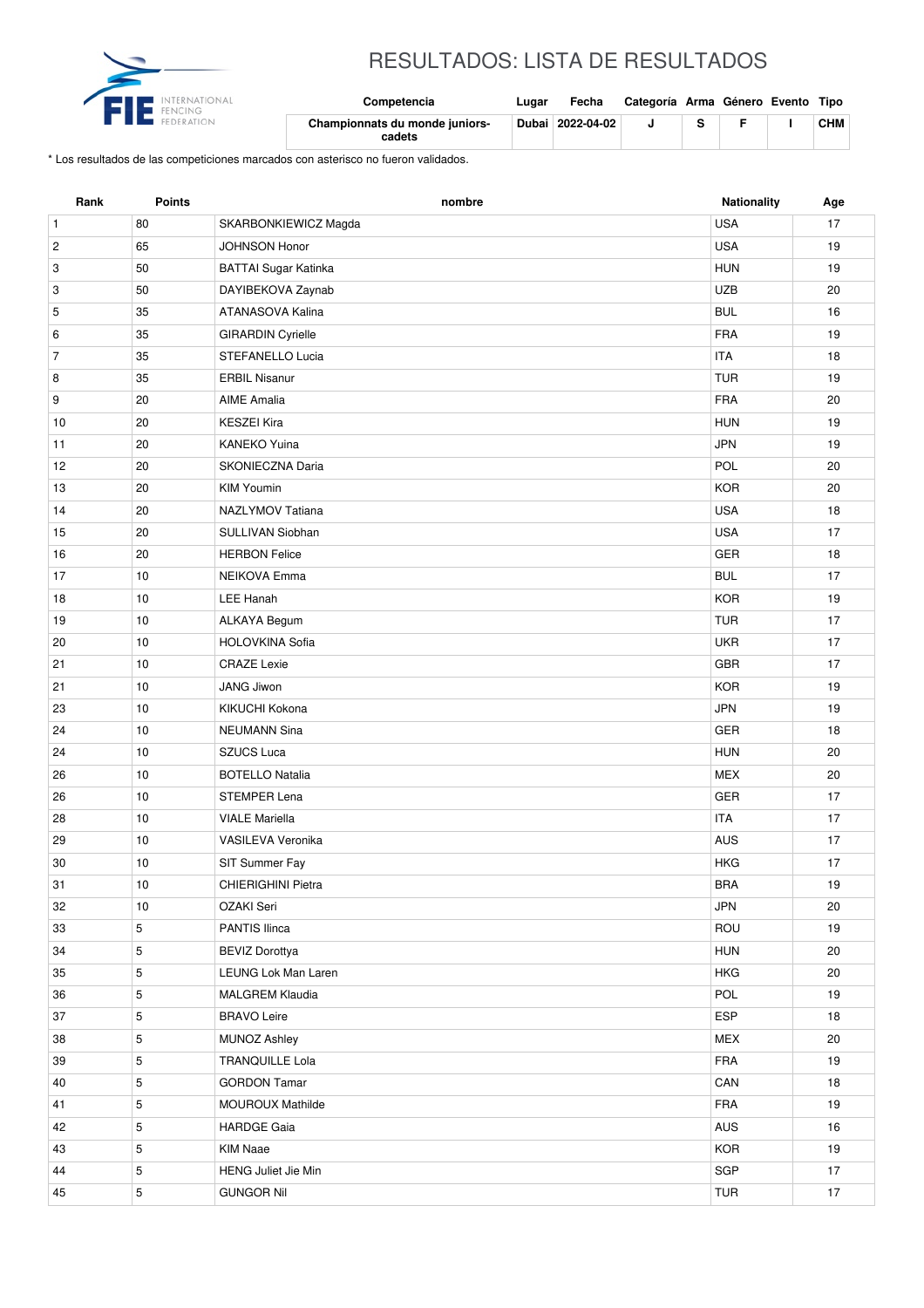| Rank | <b>Points</b> | nombre                        | <b>Nationality</b> | Age |
|------|---------------|-------------------------------|--------------------|-----|
| 45   | 5             | SO Wing Tung                  | <b>HKG</b>         | 17  |
| 47   | 5             | ESPINOSA VELOSO Candela Belen | ARG                | 20  |
| 48   | 5             | <b>VILLEGAS Fabiola</b>       | <b>ESP</b>         | 17  |
| 49   | 5             | <b>SERIKBAY Adema</b>         | KAZ                | 16  |
| 50   | 5             | <b>ALI Yassmin</b>            | EGY                | 18  |
| 51   | 5             | <b>IVANOVA Beloslava</b>      | <b>BUL</b>         | 19  |
| 52   | 5             | CIESLAR Julia                 | POL                | 20  |
| 53   | 5             | <b>BECHYNOVA Karolina</b>     | CZE                | 18  |
| 54   | 5             | TAN Kai Li Christine          | SGP                | 20  |
| 55   | 5             | SEW Rebekah                   | SGP                | 17  |
| 56   | 5             | PEKELMAN Luana                | <b>BRA</b>         | 19  |
| 57   | 5             | <b>SPICA Manuela</b>          | <b>ITA</b>         | 18  |
| 58   | 5             | ABDULLAEVA Jasmina            | <b>UZB</b>         | 17  |
| 59   | 5             | <b>KEFALA Konstantina</b>     | GRE                | 17  |
| 60   | 5             | KUVAEVA Alexandra             | GEO                | 15  |
| 61   | 5             | JUMAMURATOVA Ayakoz           | <b>UZB</b>         | 16  |
| 62   | 5             | PAPAPETROPOULOU Alexandra     | GRE                | 16  |
| 63   | 5             | TEH Liang Yu                  | SGP                | 17  |
| 64   | 5             | <b>WESTWELL Amy</b>           | GBR                | 18  |
| 65   | 2,5           | <b>FUSETTI Carlotta</b>       | <b>ITA</b>         | 18  |
| 66   | 2,5           | <b>HENRY Miranda</b>          | <b>MEX</b>         | 15  |
| 67   | 2,5           | <b>BOURGEOIS Audreane</b>     | CAN                | 20  |
| 68   | 2,5           | <b>BELTRAN Alejandra</b>      | <b>MEX</b>         | 17  |
| 69   | 2,5           | <b>MAMINA Sofiia</b>          | AZE                | 19  |
| 70   | 2,5           | <b>TAKAHASHI Chirika</b>      | <b>JPN</b>         | 20  |
| 71   | 2,5           | ROBBINS WILKINSON Ellen       | <b>GBR</b>         | 20  |
| 72   | 2,5           | <b>BULBA Daria</b>            | <b>UKR</b>         | 19  |
| 73   | 2,5           | <b>WEBER Christine</b>        | GER                | 19  |
| 74   | 2,5           | <b>MITRUS Alexandra</b>       | ROU                | 16  |
| 75   | 2,5           | ISSABEKOVA Dilyara            | KAZ                | 18  |
| 76   | 2,5           | LU Yi Lin                     | CAN                | 20  |
| 77   | 2,5           | SALEH Zeina                   | EGY                | 18  |
| 78   | 2,5           | MIHAILOVA Ana                 | <b>BUL</b>         | 18  |
| 79   | 2,5           | PAPATHEODOROU Antonia Argyro  | GRE                | 17  |
| 80   | 2,5           | TANZMEISTER Franziska         | AUT                | 18  |
| 81   | 2,5           | <b>JANE Melissa</b>           | GBR                | 17  |
| 82   | 2,5           | LAISHRAM Abi Devi             | <b>IND</b>         | 17  |
| 83   | 2,5           | MOHAMED BELKEBIR Kaouther     | <b>ALG</b>         | 19  |
| 84   | 2,5           | FERNANDEZ AVILA Mar           | ESP                | 17  |
| 85   | 2,5           | MELNYCHUK Yelyzaveta          | <b>UKR</b>         | 20  |
| 86   | 2,5           | <b>ALEXE Maria</b>            | ROU                | 17  |
| 87   | 2,5           | LENKIEWICZ Zuzanna            | POL                | 18  |
| 88   | 2,5           | SHOUMAN Sara                  | EGY                | 19  |
| 89   | 2,5           | GROSUL Izabella               | <b>UKR</b>         | 17  |
| 90   | 2,5           | CHEN Jane                     | CAN                | 20  |
| 91   | 2,5           | <b>CORN Frida</b>             | AUT                | 17  |
| 92   | 2,5           | <b>TSAOUSI Lida</b>           | GRE                | 17  |
| 93   | 2,5           | BELTRAN ROJAS Valentina       | COL                | 19  |
| 94   | 2,5           | <b>BURSIKOVA Kristina</b>     | CZE                | 18  |
| 95   | 2,5           | CHEN Isabela                  | <b>BRA</b>         | 17  |
|      |               |                               |                    |     |